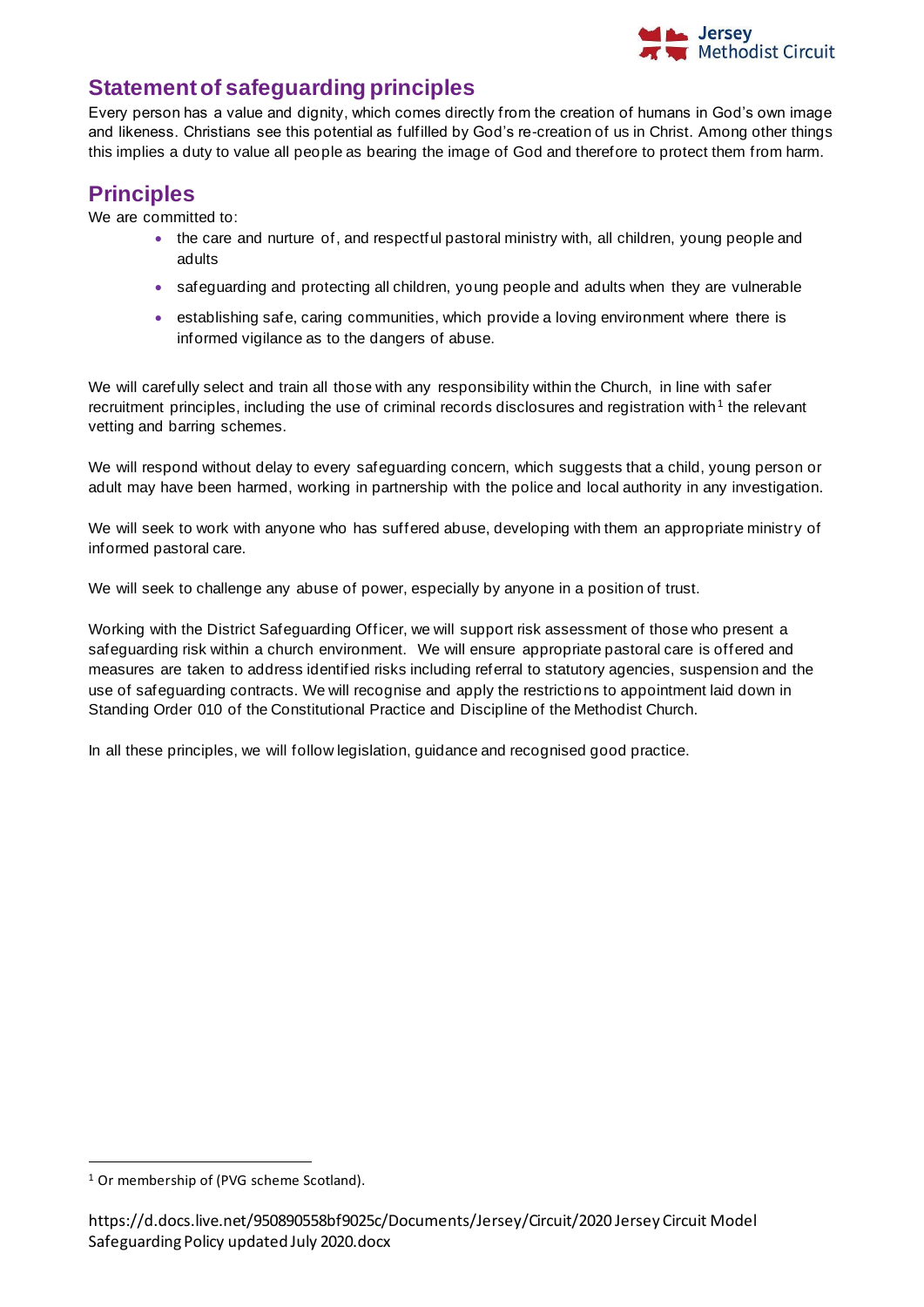# **A model circuit policy**

Safeguarding Children, Young People and Vulnerable Adults Policy for

## **Channel Islands - JERSEY Circuit 10/02**

This policy was agreed at the Circuit Meeting held on  $22<sup>nd</sup>$  / October / 2020 It will be reviewed on / October / 2021

## **1. The Policy**

The Methodist Church, along with the whole Christian community, believes each person has a value and dignity which comes directly from God's creation of humans in God's own image and likeness. Christians see this as fulfilled by God's re-creation of us in Christ. Among other things, this implies a duty to value all people as bearing the image of God and therefore to protect them from harm.

The Channel Islands – JERSEY Circuit is committed to the safeguarding and protection of all children, young people and adults and affirms that the needs of children and of people when they are vulnerable and at risk are paramount.

The Channel Islands – JERSEY Circuit recognises that it has a particular care for all who are vulnerable whether by disabilities or by reduction in capacities or by their situation. It is recognised that this increased vulnerability may be temporary or permanent and may be visible or invisible, but that it does not diminish our humanity and our wish to affirm the gifts and graces of all God's people. This policy addresses the safeguarding of children, young people and vulnerable adults. It is intended to be a dynamic policy. It is intended to support the Church in being a safe, supportive and caring community for children, young peop le, vulnerable adults, for survivors of abuse, for communities and for those affected by abuse.

The Channel Islands – JERSEY Circuit fully agrees with the statement reiterated in *Creating Safer Space*  2007:

*As the people of the Methodist Church we are concerned with the wholeness of each individual within God's purpose for everyone. We seek to safeguard all members of the church community of all ages.* 

The Channel Islands – JERSEY Circuit recognises the serious issue of the abuse of children and vulnerable adults and recognises that this may take the form of physical, emotional, sexual, financial, spiritual, discriminatory, domestic or institutional abuse or neglect, abuse using social media, child sexual exp loitation or human trafficking (slavery). It acknowledges the effects these may have on people and their development, including spiritual and religious development. It accepts its responsibility for ensuring that all people are safe in its care and that their dignity and right to be heard is maintained. It accepts its responsibility to support, listen to and work for healing with survivors, offenders, communities and those who care about them. It takes seriously the issues of promotion of welfare so that each of us can reach our full potential in God's grace.

#### The Channel Islands – JERSEY Circuit commits itself to:

- 1. **RESPOND** without delay to any allegation or cause for concern that a child or vulnerable adult may have been harmed, whether in the Church or in another context. It commits itself to challenge the abuse of power of anyone in a position of trust. It commits itself to providing informed pastoral care to those in need, including the supervision of those who have committed criminal offences.
- 2. **IMPLEMENT** the Methodist Church Safeguarding Policy, Procedures and Guidance, government legislation and guidance to achieve safe practice in the circuit and in the churches.
- 3. The **PROVISION** of support, advice and training for lay and ordained people that will ensure people are clear and confident about their roles and responsibilities in safeguarding and promoting the welfare of children and adults who may be vulnerable.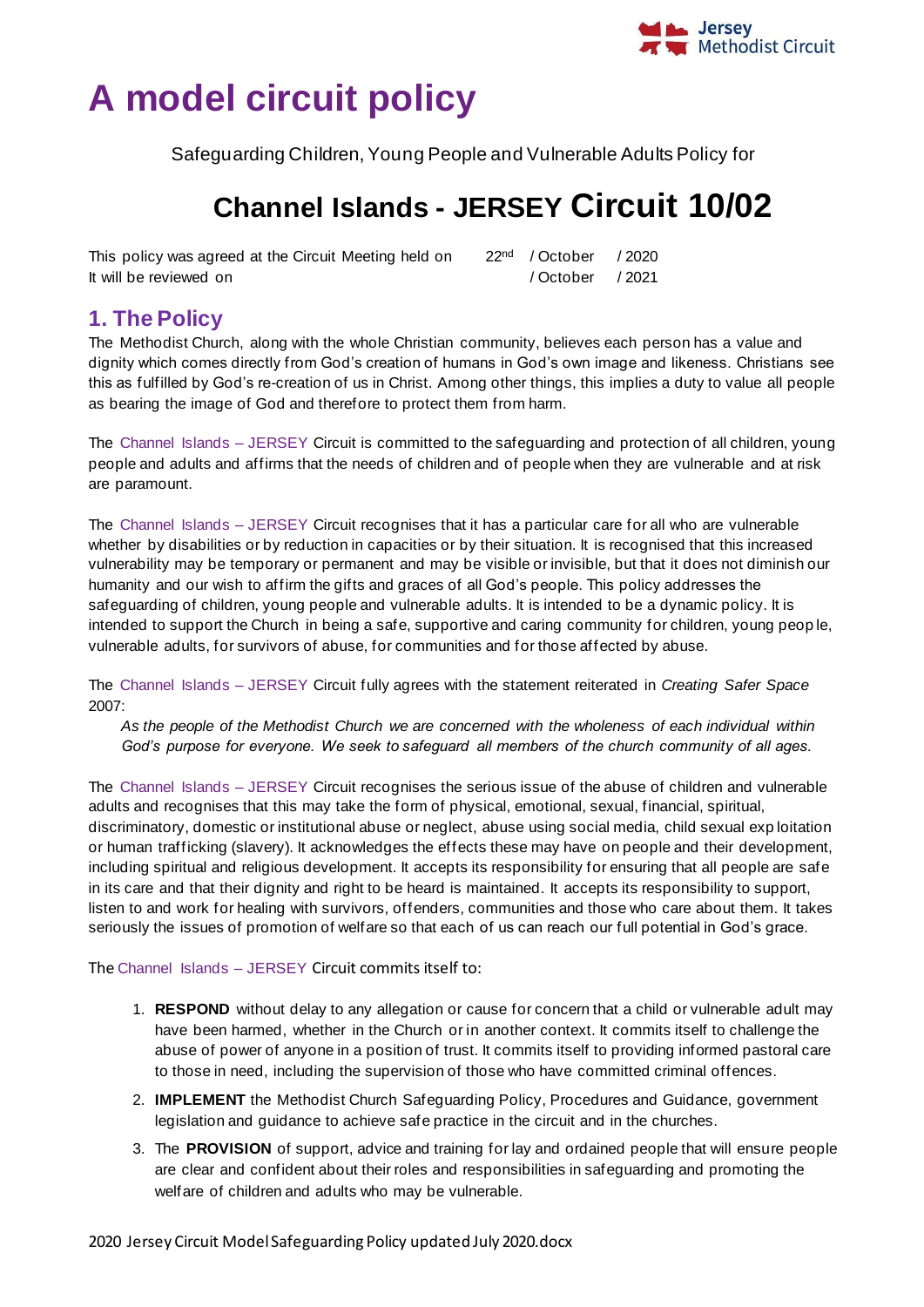

4. **AFFIRM** and give thanks for the work of those who are workers with children and vulnerable adults and acknowledge the shared responsibility of us all for safeguarding children, young people and vulnerable adults on our premises.

## **2. Purpose**

The purpose of this safeguarding policy is to ensure that procedures are in place and people are clear about roles and responsibilities for children and vulnerable adults in our care and using our premises. It is to be read in conjunction with the *Methodist Church Safeguarding Policy, Procedures and Guidance* (2020). The full implementation of these policies should ensure that**:**

- The Church (and all associated activities) is a safer place for everyone.
- Communities we serve have confidence that children and vulnerable adults are as safe as possible and that their wellbeing is enhanced in the life of the Church.
- People in the church are alert to unsafe practices and are able to challenge them.
- Office holders are safely recruited, trained for their roles and are accountable for their activities.
- People who have experienced abuse are accepted, empowered and supported in maintaining control over their lives and making informed choices without coercion.
- People who abuse are held accountable to the law and the risk they pose is managed while they are supported and challenged to address their motivations and behaviour.

## **3. Roles and Responsibilities**

#### 3.1. Circuit Meeting

It is the responsibility of each Circuit Meeting to appoint a Circuit Safeguarding Officer and there should be no gaps in this crucial provision. It is not appropriate for a minister in pastoral charge or circuit superintendent to fill any gap, because of the potential conflict of roles but an individual safeguarding officer may cover the role in more than one location. The role will usually be undertaken on a voluntary basis, although expenses should be met. Ultimate responsibility for safeguarding within the circuit lies with the Circuit Meeting. The circuit safeguarding officer should be a member of the Circuit Meeting or have the right to attend at least annually to report on implementation of the safeguarding policy. Where an individual holds the role in more than one location, they must be able to cover the activities identified in the relevant role outline and be facilitated to attend meetings to rep ort on safeguarding in each location.

The . Channel Islands – JERSEY Circuit …

Appoints Rev'd Danny Wheadon as Circuit Safeguarding Officer (Adults/Children) and Mrs Anne Pryke as Circuit Safeguarding Assistant to support him/her/them in their role.

The circuit meeting holds the following responsibilities, which may be delegated to the Circuit Safeguarding Officer, if appropriate:

- 1. Support and advice to the circuit superintendent and the circuit stewards regarding safeguarding matters.
- 2. With the support of the circuit superintendent, prompt recording and reporting of any safeguarding concerns of which they are made aware. This will include appropriate referral to statutory agencies and DSOs, as required by Methodist Church Safeguarding Policy, Procedures and Guidance.
- 3. Making appropriate arrangements for the secure storage, retention and appropriate sharing of safeguarding information held by the circuit.
- 4. Promoting the safety and well-being of all children and vulnerable adults within the circuit.
- 5. Presenting a report to each circuit meeting about safeguarding events (noting the need for

2020 Jersey Circuit Model Safeguarding Policy updated July 2020.docx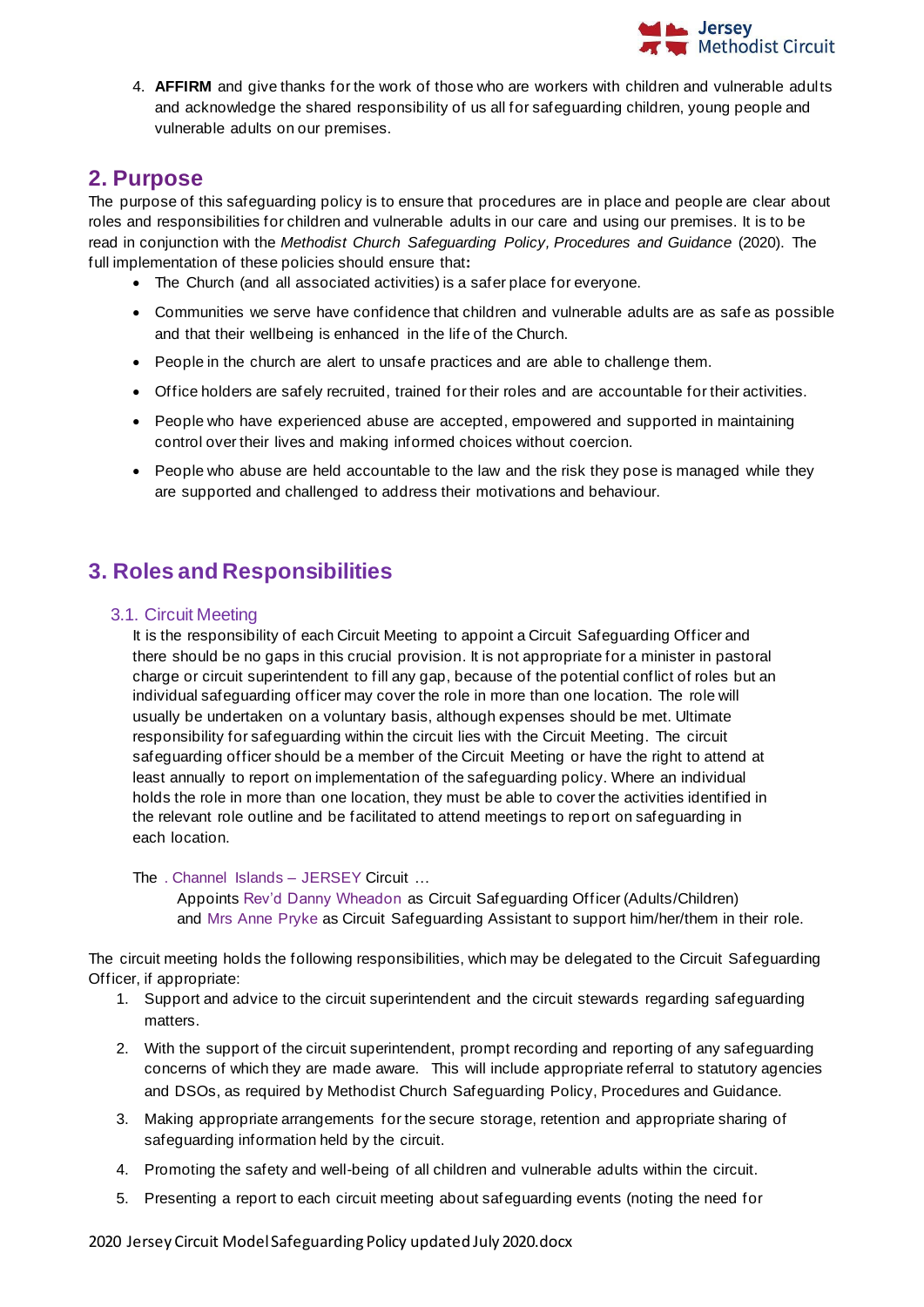

confidentiality regarding specific cases) and reminding relevant parties (where necessary) that safeguarding should be a standing item on the Circuit Meeting agenda

- 6. Receiving and reviewing church risk assessments and training schedules for each church in the circuit and sharing with the circuit meeting annually.
- 7. Attending the circuit staff meeting as necessary to discuss concerns brought to their attention.
- 8. Liaising with individual church safeguarding officers to offer guidance and check they are complying with Methodist Church Safeguarding Policies, Procedures and Guidance. This should include at least one annual meeting.
- 9. Working with the superintendent minister, ministers and the DSO regarding safeguarding concerns.
- 10. Attending and active participation at safeguarding training, district safeguarding events and meetings.
- 11. Work with local ecumenical partners and their safeguarding representatives.
- 12. Reviewing safeguarding policies for each church in the circuit prior to presentation to the Circuit Meeting*.*
- 13. Supporting the circuit superintendent with the annual review of the circuit safeguarding policy and sending a copy to the DSO.
- 14. Maintaining of a record of all people within the circuit who have received Foundation Module, Foundation Refresher Module (prior to 2020), together with dates of attendance
- 15. Ensuring that training is offered to those working with children and vulnerable adults, holding an office of responsibility, or are in other applicable roles as defined in Appendix III of the Methodist Church Safeguarding Policy, Procedures and Guidance.
- 16. Overseeing timely delivery of appropriate training, in liaison with the Church Safeguarding Officers and accredited Circuit Trainers
- 17. Advising all churches in the circuit of the requirement to adopt a safer recruitment policy and to carry out required procedures when appointing staff or volunteers
- 18. DBS verification on behalf of the circuit.
- 19. Retaining records of names of those at circuit level who have DBS checks.
- 20. Providing reminders to church safeguarding officers about the need to apply or reapply for checks in accordance with the Methodist Church policy (for updates, the perio d is currently every five years).
- 21. Assisting the DSO with setting up Monitoring and Support Groups for those subject to safeguarding contracts and reminding the chairs of groups when reviews are due.
- 22. Maintaining a directory of useful names and contact details.

Where a circuit safeguarding officer carries out the above activities, there is a requirement for supervisory oversight, which will be arranged by the superintendent minister and carried out by them or a nominated substitute. Records of oversight meetings will be signed and agreed. Supervision will include consideration of wellbeing and discussions of the areas of activity included within the role on a regular basis.

#### 3.2. Superintendent Minister

- 1. Ensure that all churches have appropriate and up-to-date safeguarding policies in place.
- 2. Support those in pastoral charge in exercising responsibility for the implementation of safeguarding policy and practice.
- 3. Ensure the provision of pastoral support for those involved in issues of abuse and in the management of those who present a safeguarding risk.
- 4. Ensure that training opportunities are in place for all workers with children, vulnerable adults, for staff of the circuit and for members of the local churches in the circuit, in accordance with Appendix